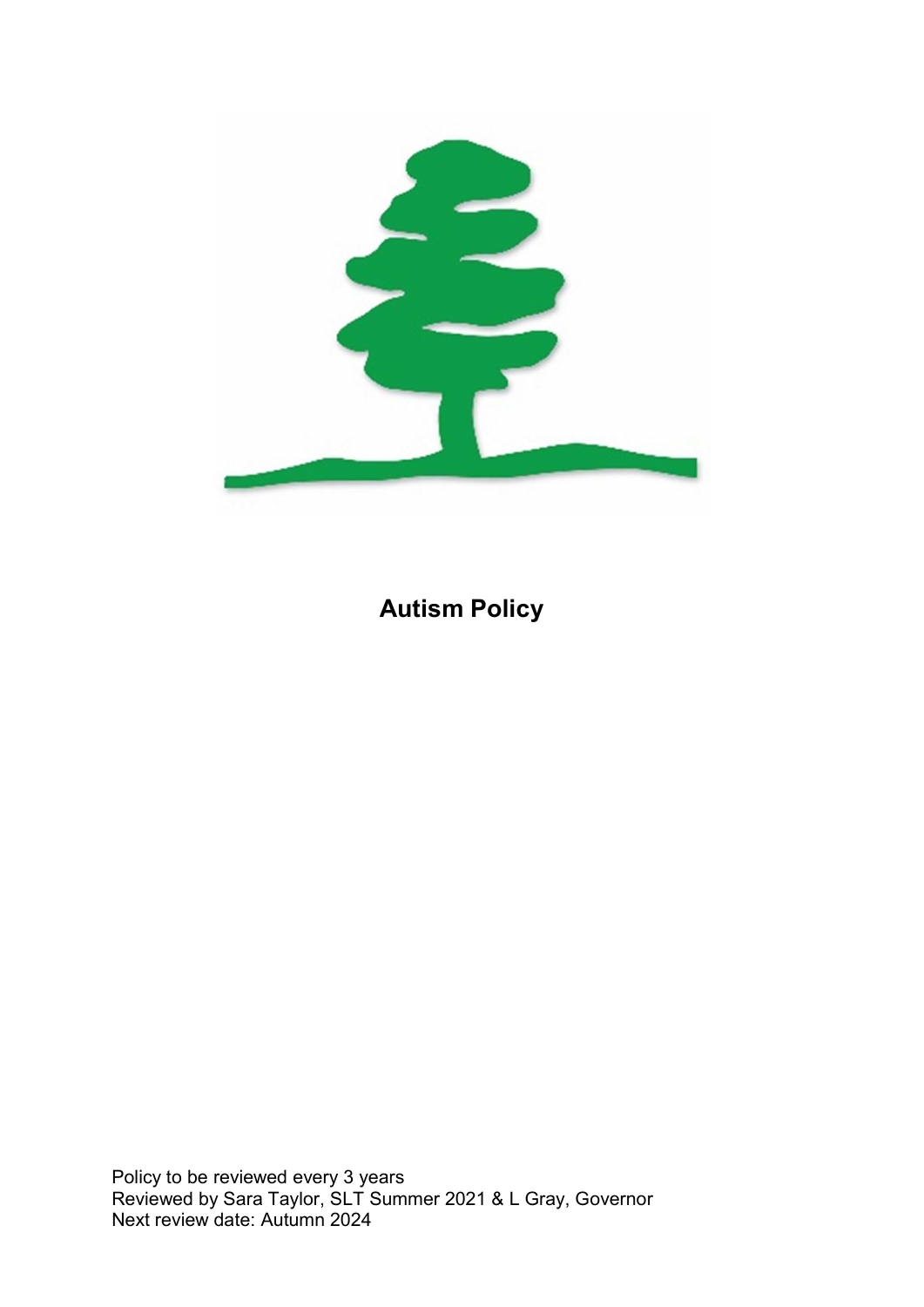'Inclusion is not about placing children with autism in mainstream schools and ignoring difference by 'treating all pupils the same'. It is about making appropriate provision to meet each child's needs and reasonable adjustments to enable each child to access the whole life of the school…..Without an understanding of autism, staff cannot be expected to know how to adjust the curriculum and school environment ………these adjustments can be very straightforward and simple where staff have an understanding of this hidden disability'

# Make School Make Sense (NAS 2006)

# Aims and Principles of our policy

That all staff working within our school who come into contact with children identified with ASD, including senior leadership, should have training to help them understand the nature of the condition and its implications for the delivery of appropriate support. This will include understanding the environment and ethos amongst staff required to nurture children with autism.

St Bartholomew's Co of E Primary School needs to acknowledge the diversity and complexity of ASD, the value of early intervention and the varying needs of children at different points of their lives.

St Bartholomew's Primary School will take account of what strategies are working well and any specific approaches and interventions which we provide training on should have a proven track record of success.

That parents/carers have a fundamental role in the development of children with ASD and that families and communities also have a need for greater understanding and knowledge.

# **Definition**

# Autistic Spectrum Disorder (ASD)

ASD is defined as a lifelong complex developmental disability that typically appears during the first three years of life and affects the way a person communicates and relates to people.

# NAS define autism as:

Autism is a disability which affects the way a child communicates and relates to people around them. Although it is a condition with wide-ranging degrees of severity, all those affected have a triad of impairments (Wing 1996) in:

- Social interaction
- Social communication
- Imagination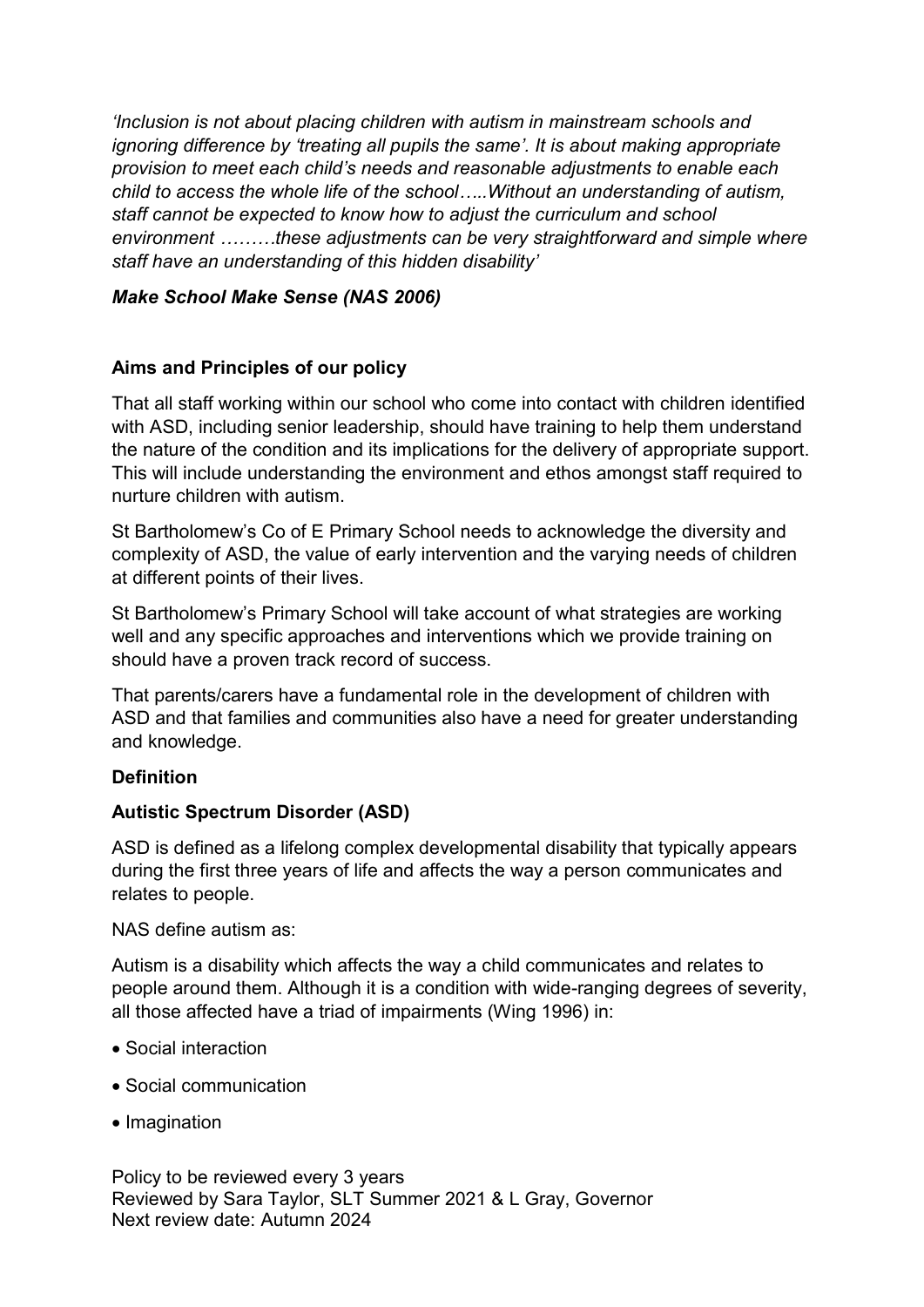In addition to this triad, repetitive behaviour patterns are a notable feature. People with autism may also experience some form of sensory sensitivity or under sensitivity, for example to sounds, touch, tastes, smells, light or colours.

High Functioning Autism (HFA) Due to autism being so wide ranging, this term is often used by professionals but is not officially found in the diagnostic criteria. It was used to describe people whose Social Communication, Social Interaction and Social Imagination is affected by autism, but whose IQ is within the normal range or are cognitively able.

Asperger Syndrome (AS) Asperger Syndrome is a type of autism characterised by social and communication skill deficits, relatively normal language and cognitive development, and the presence of idiosyncratic interests. Individuals with AS often interpret things literally, they can appear socially awkward and have milder symptoms of autistic disorder. Often not understanding conventional social rules, people with AS appear to demonstrate a lack of empathy by making limited eye contact, appearing to be unengaged in a conversation and being confused by the use of gestures. Building and maintain positive relationships can sometimes be difficult due to their difficulties in social communication and interaction.

Asperger Syndrome is typified by:

- Severe and sustained impairment in social interaction
- Restricted, repetitive patterns of behaviour, interests and activities
- Significant impairment in social, occupational or other aspects of functioning

It is important to remember that these definitions are general and that at St Bartholomew's C of E Primary School, we acknowledge and understand that every student is unique with have their individual learning needs that we aim to support and nurture.

# Alerting features in Primary School age children

The following features should alert teachers and others to the possibility of ASD and trigger discussion with parents and the possible implementation of the local referral pathway:

# Communication impairments:

Abnormalities in language development including muteness, odd or inappropriate intonation patterns, persistent echolalia, reference to self as 'you' or 'she/he' beyond 3 years, unusual vocabulary for child's age/social group. Limited use of language for communication and/or tendency to talk freely only about specific topics.

# Social impairments:

Inability to join in with the play of other children or inappropriate attempts at joint play (this may manifest as aggressive or disruptive behaviour). Lack of awareness of classroom 'norms' (criticising teachers; overt unwillingness to co-operate in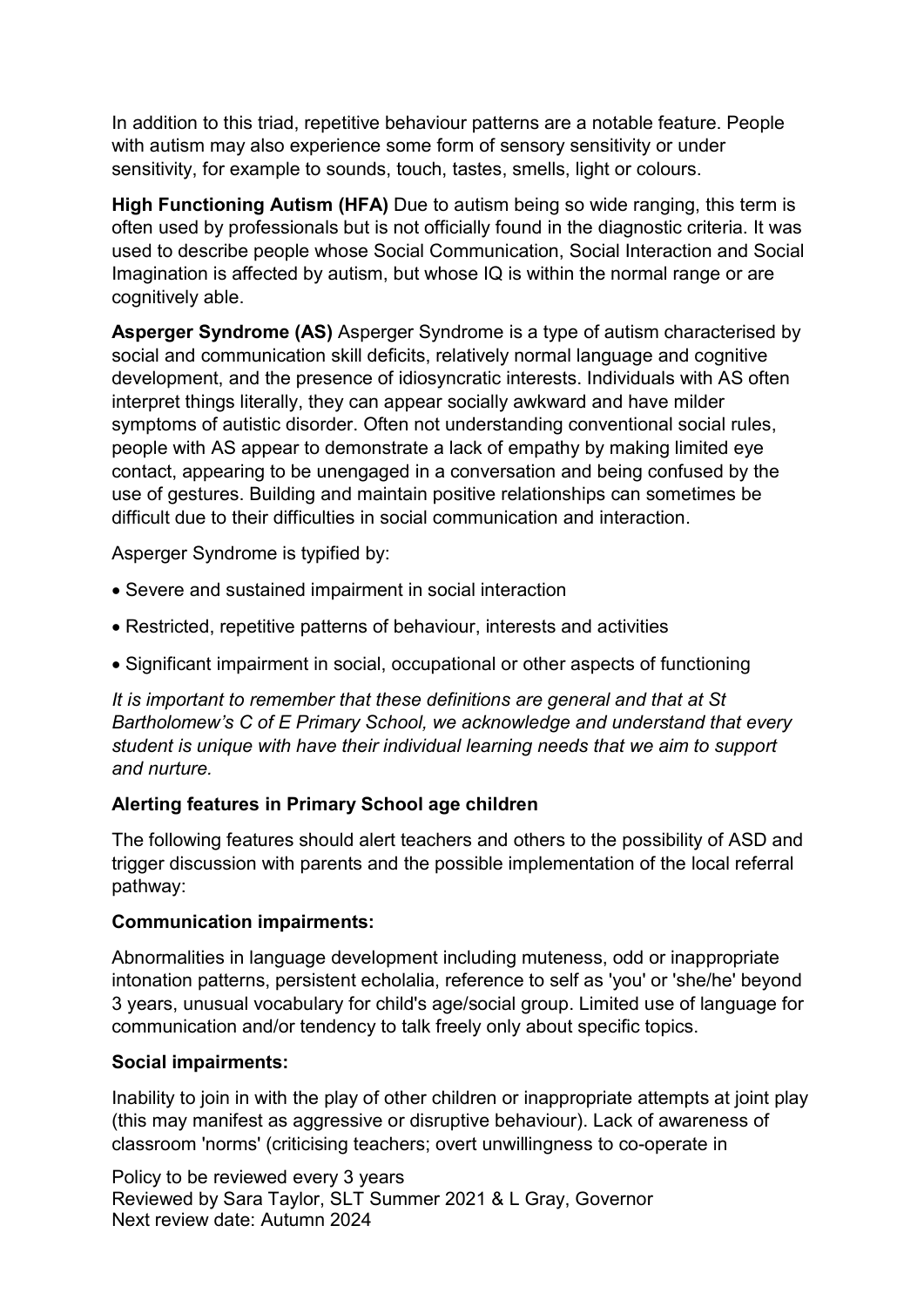classroom activities; inability to appreciate/follow current trends e.g. with regard to other children's dress, style of speech, interests etc.). Easily overwhelmed by social and other stimulation. Failure to relate normally to adults (too intense/no relationship). Showing extreme reactions to invasion of personal space and extreme resistance to being 'hurried'.

# Impairment of interests, activities and behaviours:

Lack of flexible, co-operative imaginative play/creativity, although certain imaginary scenarios (e.g. copied from videos or cartoons) may be frequently re-enacted alone. Difficulty in organising self in relation to unstructured space (e.g. hugging the perimeter of playgrounds, halls). Inability to cope with change or unstructured situations, even ones that other children enjoy (such as school trips, teachers being away etc.).

# Other factors:

Unusual profile of skills/deficits (e.g. social and motor skills very poorly developed, whilst general knowledge, reading or vocabulary skills are well above chronological/mental age). Any other evidence of odd behaviours (including unusual responses to sensory stimuli (visual and olfactory); unusual responses to movement and any significant history of loss of skills).(National Autism Plan for Children, 2001)

# Assessment

Children with ASD have an increased likelihood of also having one or more additional learning difficulties such as dyspraxia or attention deficit disorder, with or without hyperactivity. A substantial percentage of children and young people with autism will also have very significant / severe learning difficulties. Although diagnosis of any medical conditions will be confirmed by professionals from the health services, the assessment of the impact of the child's social communication difficulties, with or without other co-existing conditions, on his or her ability to access the curriculum, whether this is the Foundation Stage or the National Curriculum for children of school age, is a matter for education professionals.

Medical diagnosis should aim to:

• Identify whether the child's social communication difficulties meet the criteria for a diagnosis of an ASD

• Clarify if there are any other difficulties co-existing and how these are affecting the child

• Give parents information about support available in the area

ASD can result in, or co-exist with, a vast range of difficulties. In schools and settings, children may present with some (few or many) of these difficulties without a confirmed diagnosis. The diagnosis, per se, is not therefore an indication of level of need. It will, however, help to clarify the type of strategies that are most likely to be effective.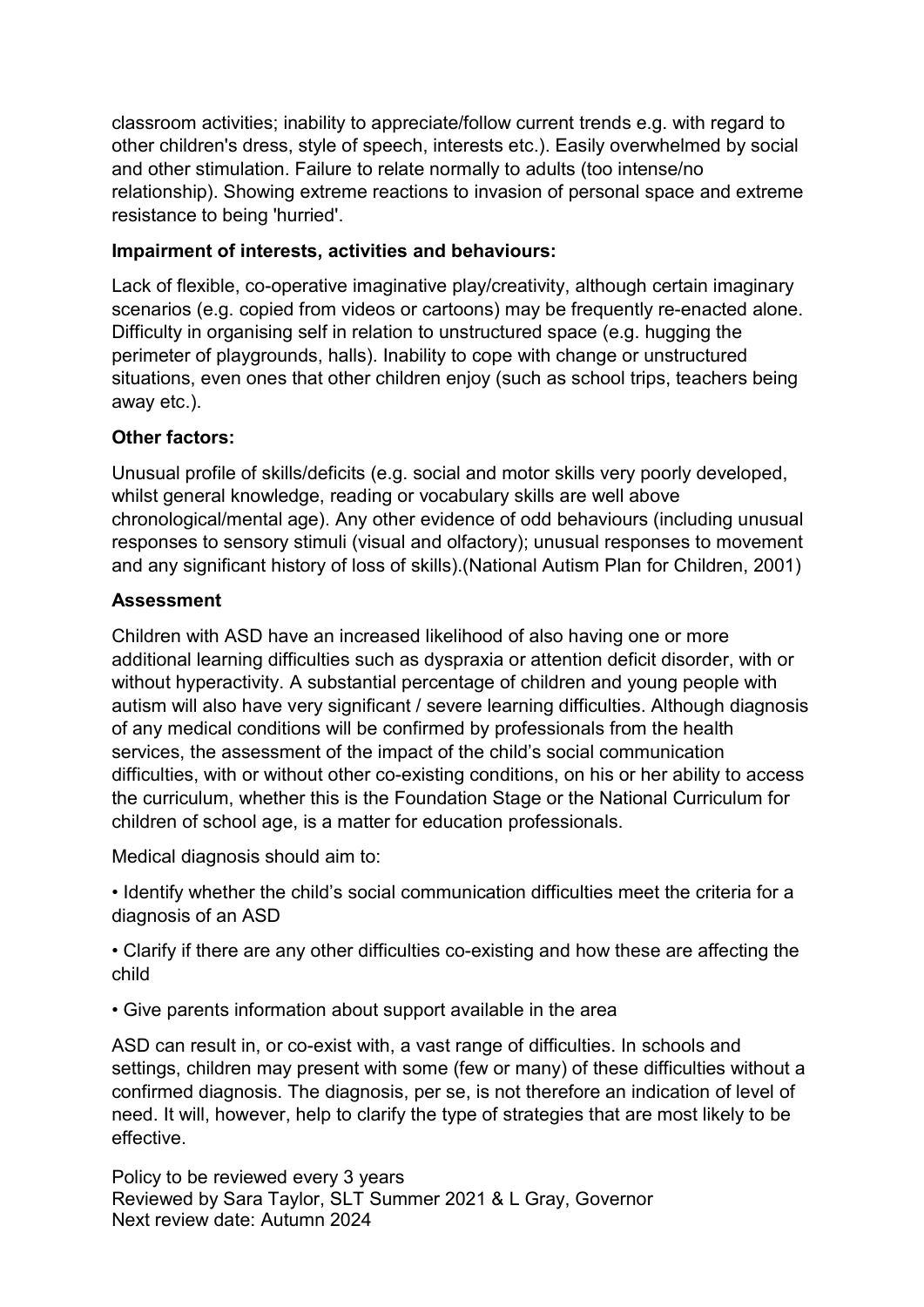# **Strategies**

Through the different phases of their education children will need a variety of strategies and interventions to bring about successful learning. This might include a range of groupings including mainstream classrooms, small groups and/or one-toone work.

School/setting policies should include reference to behaviour management, risk assessment and reasonable adjustments that will be made in order to ensure the ongoing education of children with ASD.

Staff supporting and working with a child with an ASD will:

- Create co-operative learning opportunities with peers
- Focus on shared interests, use interests and strengths

• Ensure that both staff and peers allow the child to develop as much independence as possible

• Keep facial expressions and gestures simple and clear

• Give a clear indication of the amount of work required, teach what 'finished' means and what to do next

• Provide accurate, prior information about change/expectations

# External Support Services and Agencies

St Bartholomew's Primary School will access (where appropriate) further support and guidance from external agencies, such as Autism Outreach Services and Speech and Language Therapy Services.

# Progression Framework (Autism Education Trust)

The progression framework is a progress tracking designed by the Autism Education Trust which monitors and evaluates progress made by an autistic pupil across 7 main areas of autism. The content of the Framework is divided into 7 main areas based on the findings of the literature review and consultation

(www.autismeducationtrust.org.uk). These relate closely to autism 'differences' as described within other AET materials, and the impact of these on the pupil's social, emotional and learning needs, their independence and community participation. The main Progression Framework areas are:

- Social Communication
- Social Interaction
- Social Imagination / Flexibility
- Sensory processing
- Emotional understanding and self-awareness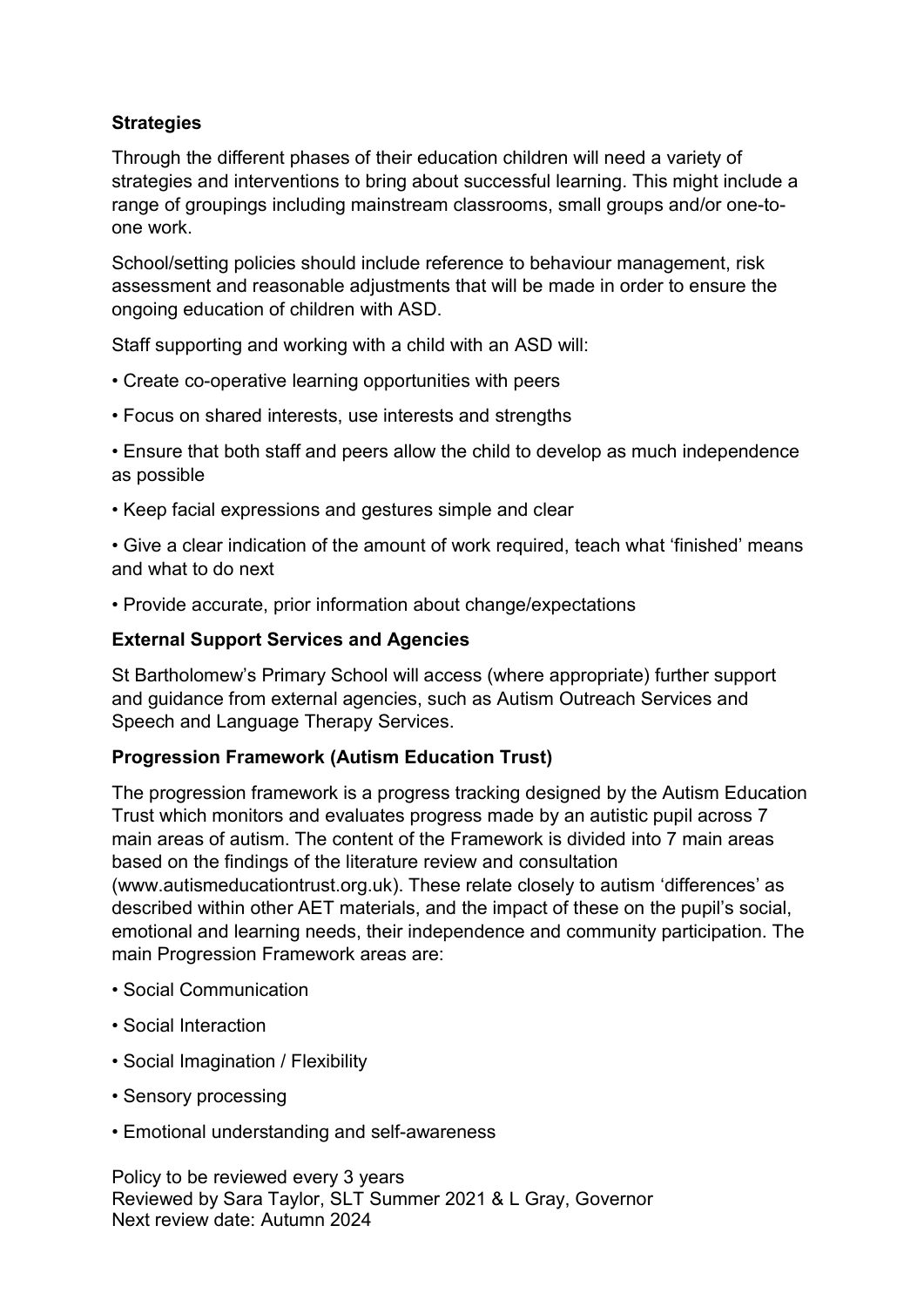- Learning
- Independence and community participation.

The content of each area has been drawn from a review of relevant literature and informed by the experience of the project team from their work in schools. The Progression Framework does not attempt to replace other specialist assessments that may accompany specific approaches or interventions that might be used with pupils on the autism spectrum. Nor does it replace National Curriculum progress information. The content aims to address skills and understanding that pupils may find difficult as a consequence of their autism but also strives to recognise and build on the pupil's strengths and interests and to improve their overall wellbeing. Most importantly, it aims to alert the practitioner to the fact that pupils may need support in these areas and that their progress is dependent on this support. Where possible, the content of the Framework lays emphasis on supporting the pupil to understand both their own and others' behaviour, what might be expected within certain situations and how this might be of benefit to them. It encourages practitioners to support pupils' independence through the development of skills such as selfregulation, self-expression and problem solving.

Where appropriate, St Bartholomew's Primary School will make use of the progression framework document with learning intentions identified that link directly to pupils' Small Step Targets and EHCP outcomes (where relevant). This will be monitored closely by staff to track progress made across the 7 broad areas of autism.

# **Transition**

St Bartholomew's Primary School recognises that transitions for pupils with ASD can be a difficult time. St Bartholomew's aims to provide the right structure that allows the pupil to understand the transition process and reduce anxiety. Transitions are unfortunately unavoidable as a pupil moves through their education and beyond and it is the aim of the school to provide the appropriate structure and support whilst building their independence and resilience of the pupil so that can manage further transitions as they enter adulthood. Although transitions and transition plans are often based on an individual's needs and priorities within a wide range of specific situations, the School adopts the following guidelines, taken on guidance from the National Autistic Society:

### Changing year groups

A change in classroom, teacher, teaching/learning support assistant or peer group can make autistic pupils anxious as it will mean a change to their routine. Here are some things you can do before the end of the school year to help prepare them for change:

• arrange a one to one meeting for them with their new teacher